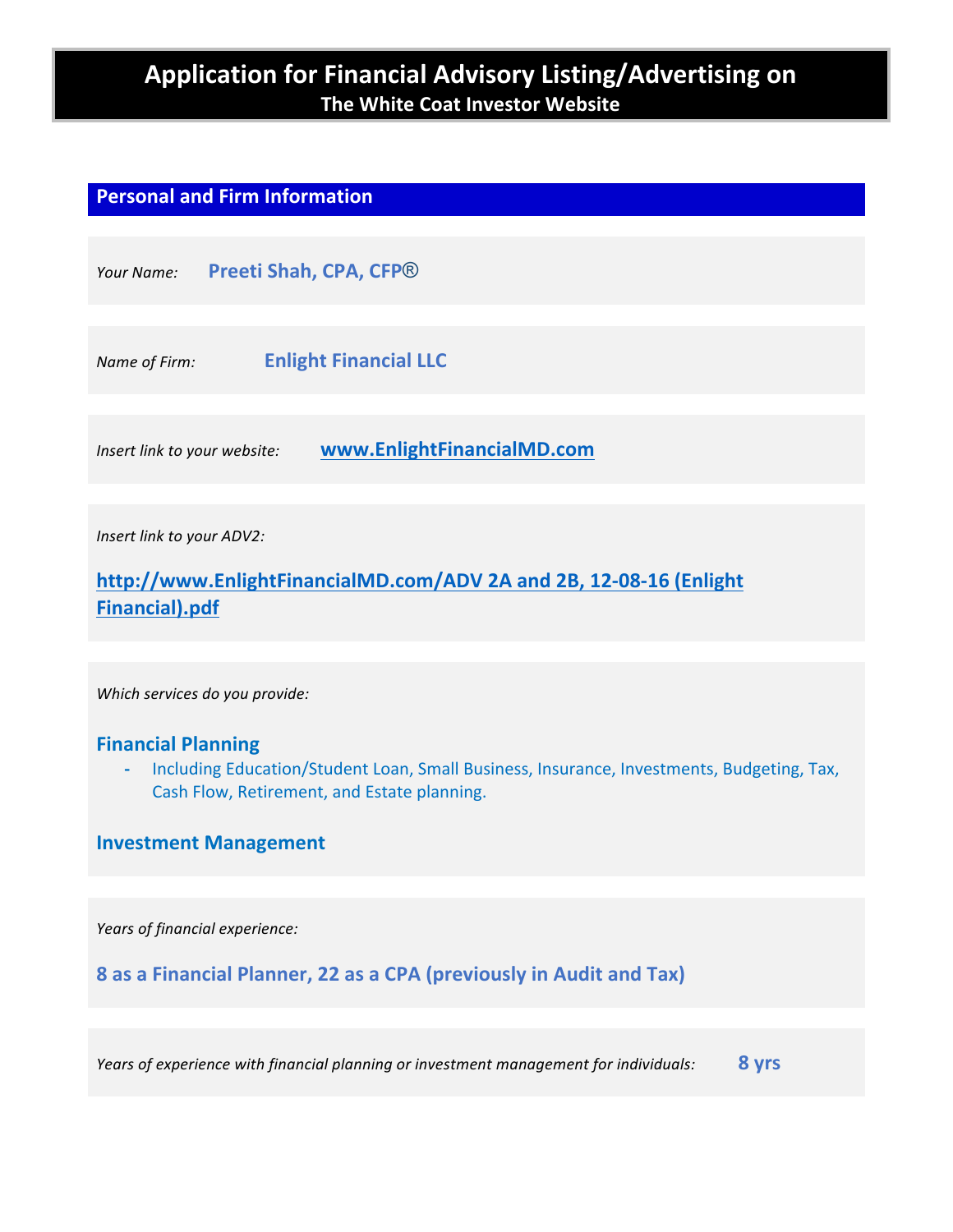

How much do you charge? Please list your fee structure. If there is a range of possible fees readers can expect to pay, what is the range and what determines where in the range they would fall. If you use AUM fees, be sure to list what a reader would pay with \$100K, \$500K, \$1M, and \$2M in assets.

# **FINANCIAL PLANNING ONLY**

\$4000 for 1st year, \$2500 for ongoing years

# **INVESTMENT MANAGEMENT AND FINANCIAL PLANNING**

- **1% from 0 to \$500k (\$3k minimum)**
- 0% from \$500k to \$1 mil (no additional fee)
- **0.5% from \$1 mil upwards**

\*Note: Fees may be negotiated higher or lower for residents/early career professionals with low net worth balances, or for plans of increased complexity.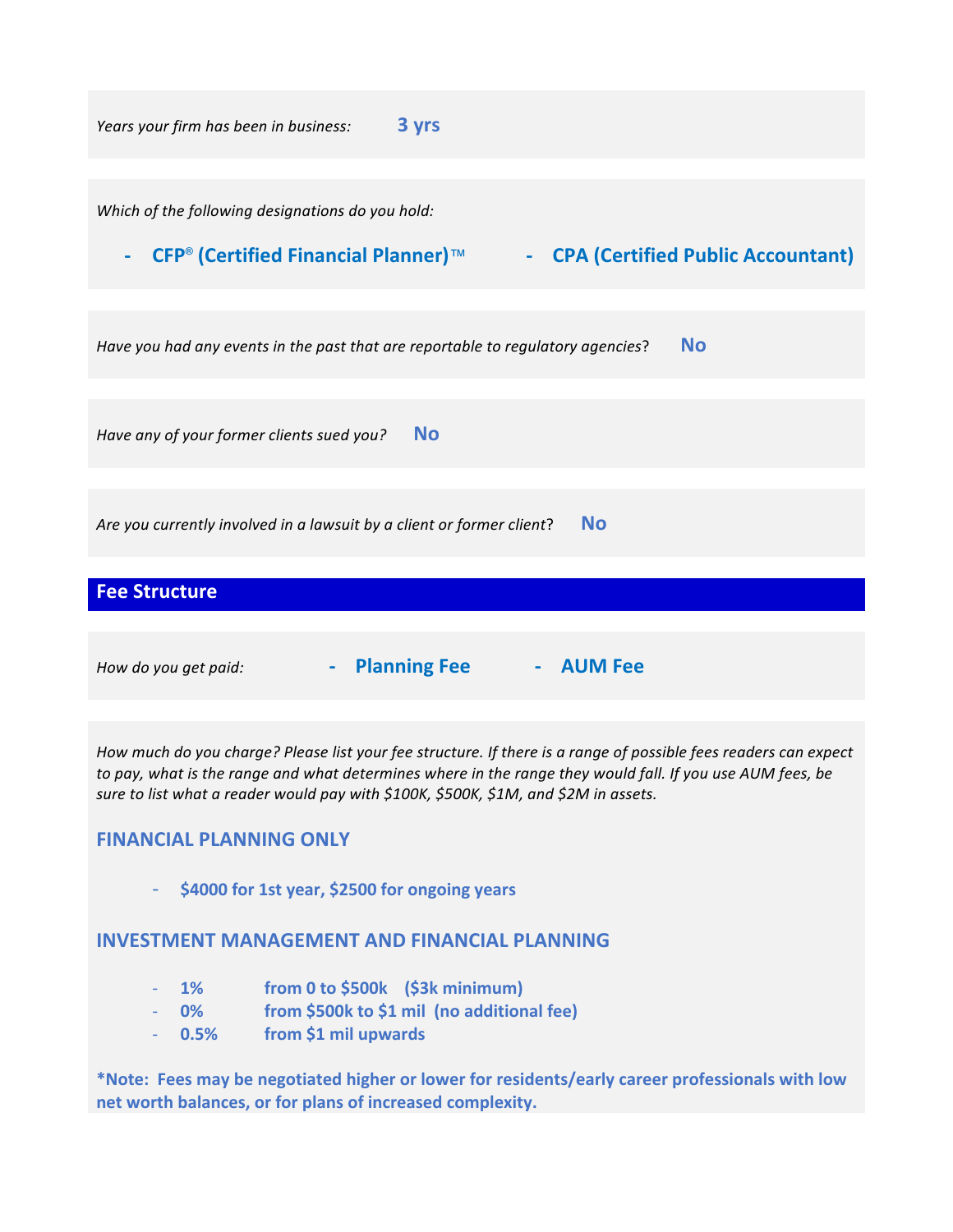What is the minimum amount of assets required for you to take a client?

**If there is planning involved, the client can give me any amount to manage, and they will owe the balance of the \$4000 or \$2500 planning fee (minus the AUM fee** already paid). In the rare case I have an investments only client, the minimum amount is usually \$100k, but that can be waived for a new physician.

*If* you receive payment for insurance product commissions, what percentage of your business revenue do they make up?

Less than 1%. I rarely sell insurance or any type of commission products, and since I don't have a Broker-Dealer, the only types I am allowed to sell are fixed products **(ie Term or Disability, not Variable Life or Annuities). I usually refer clients to an outside agency instead.** 

*Do you consider yourself a fiduciary?* Yes. I find it odd there is even a distinction in our **industry** - all planners should by default be "fiduciaries"!

*Do you routinely sign a fiduciary agreement with clients?* **Yes, that is the only one I sign.**

## **Investment Philosophy**

*Do you use tactical asset allocation?* If so, please explain your process.

**Not really. Occasionally I will eliminate an Asset Category or Sector that I may have** previously used, but this rarely happens and is not really tactical.

Do you believe you can time the market sufficiently well to beat a comparable low-cost index fund after fees?

**No, I do not believe in market timing, I believe in long-term investing.**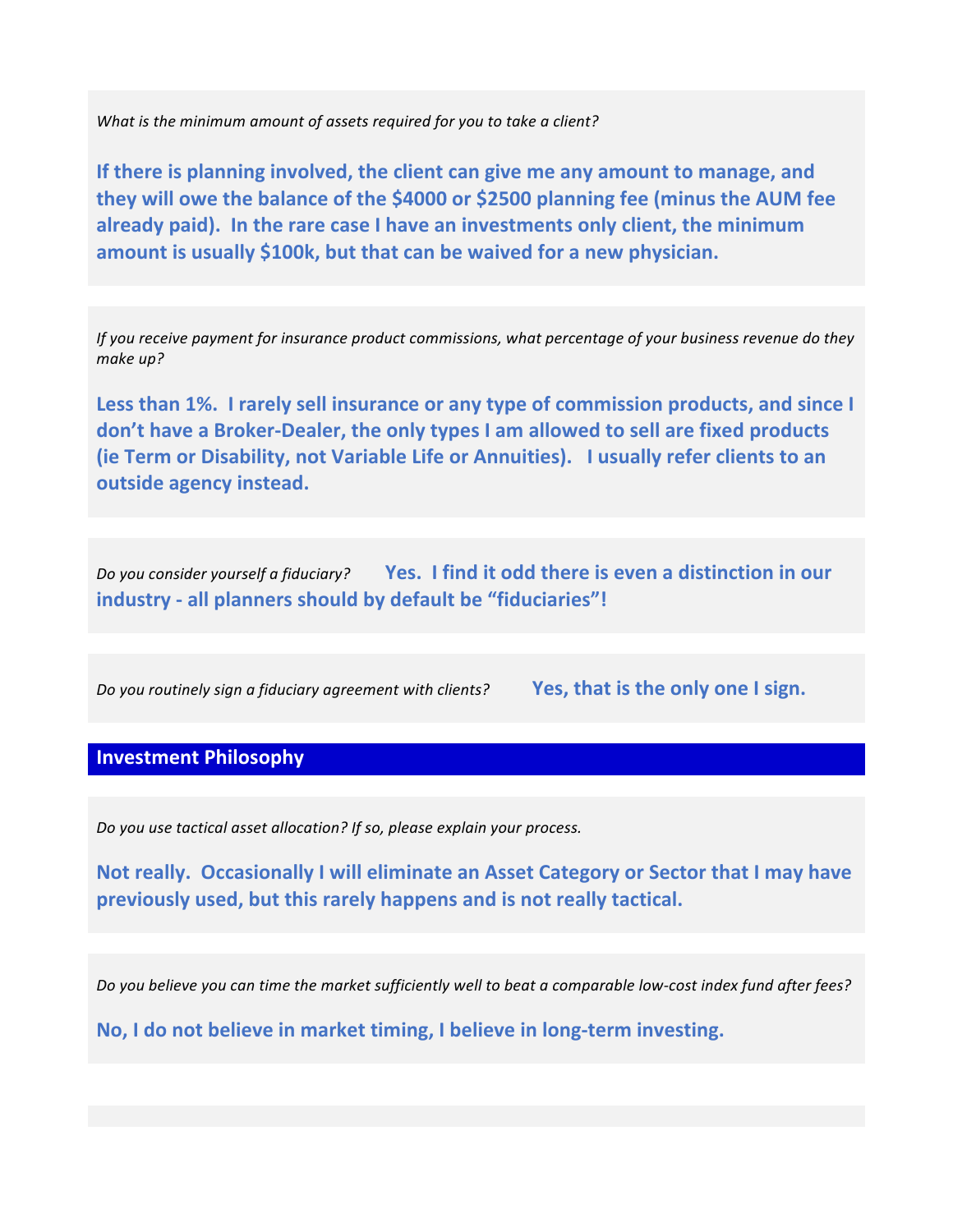*Do you pick individual stocks for clients?* 

No, I mainly use funds. But if a client has specific stocks they bring in and really **want to keep (such as employer stock), I will help manage them. The same goes for hedge** / alternative funds – I don't favor a majority of them due to lack of transparency and liquidity, and insufficient returns for the risk being taken – but if a **client has them.** I will watch them.

*Do* you believe most physicians should own a cash value life insurance policy of any type? If so, what type and why?

Not usually – I have never recommended one. But when they already have one, sometimes I advise the client to keep it because they've already put many years of **premiums into it. I believe Term and occasionally a Guaranteed Universal Life with Indemnity Long-Term Care policy (no Cash Value) makes more sense.** 

**There may be an exception in the future – for example, I MIGHT consider a Whole,** UL, or VUL with Cash Value when the client has millions and has already exhausted all other avenues of investment and needs to diversify further. But overall I find **them to be expensive products with limited benefits.** 

Do you believe you can select mutual fund managers who can beat an index fund in the same asset class over the *long* term going forward?

**Yes and no. I am agnostic as to what funds I choose for the 18-20 Asset Classes I** use for client portfolios (Large/Mid/Small Value/Growth, International Equity, **International Bonds, High Yield Bonds, Floating Rate Bonds, Munis, Preferred Stock, etc.)** 

**I** spend a large part of December and January going through ALL the available funds for a particular Asset Class – whether they are Index, ETFs, or Active mutual funds doesn't matter, they are all included. Whichever funds float to the top of my analysis based on Returns, Ranking, Turnover, Expense Ratio, Management Team Tenure, Fund Tenure, Volatility, Yield, and a dozen other factors, get chosen for **client portfolios. Some of them happen to be Index funds, some ETFs, and some Active funds.** 

**That said, most of my Active funds are probably closet Index funds, because I look**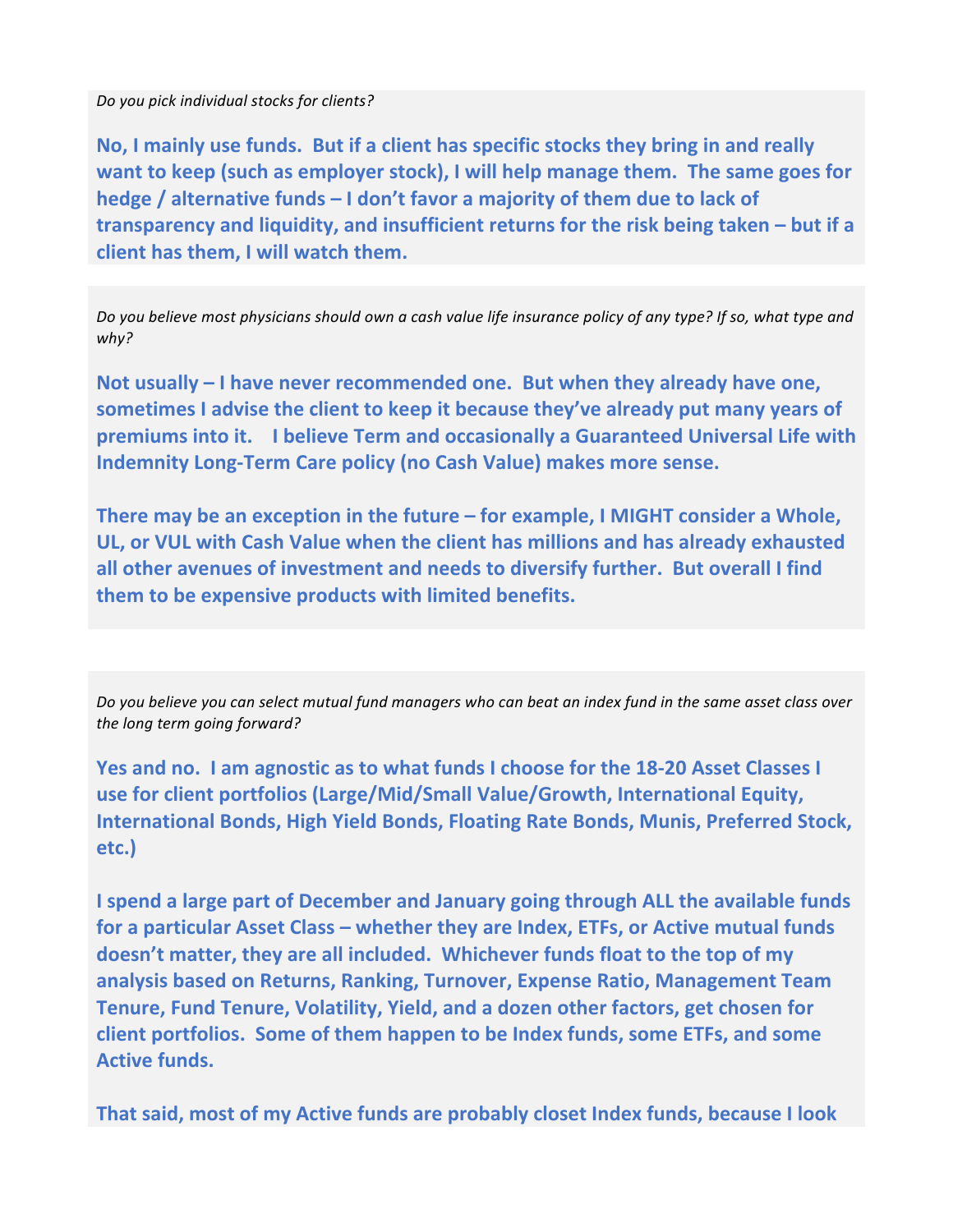for low turnover of holdings (ie stocks are being held long-term and not churned in **the fund) and low expense ratios where possible.** 

*What percentage of a typical client portfolio would you place into actively managed mutual funds or ETFs?* 

It depends, but usually 10% ETFs since most of them are too new for my liking (I **prefer funds with over ten years of history), 70% "passive" Active funds (see below), and 20% Index funds.** 

**I** am aware that Whitecoat Investor advocates passive investing in passive Index funds like Vanguard and DFA. However, my approach is not that far off - I passively invest in low turnover, low expense, and low volatility Active funds. So they are funds that are more value-based, rather than speculative or high risk (unless the **client insists on an aggressive portfolio).** 

In addition, once I put a client in a portfolio, they usually stay in the funds I have chosen for years, except for the occasional rebalancing. The only time I switch a fund is when it has significantly dropped in its Asset Class ranking more than 2-3 **years in a row.** 

#### What role do fees play in your selection of individual investments?

**I** do look at them, and will definitely eliminate funds with unusually high fees for **their category.** But a Small Cap fund is allowed to have higher fees in my book, **because it takes a lot of effort to find good opportunities in that Asset Class,** whereas a Long-Term Bond fund should not have high fees, since those holdings are **easier to vet.** 

So I try to ensure that fees are average, or below, for their respective Asset Class.

#### *What fund companies do you routinely use?*

I don't believe in putting too much of client money in one particular Fund Family, that's too many eggs in one basket. Yes, Vanguard is a well-known name, but so were Enron, Arthur Andersen, and Lehman Brothers.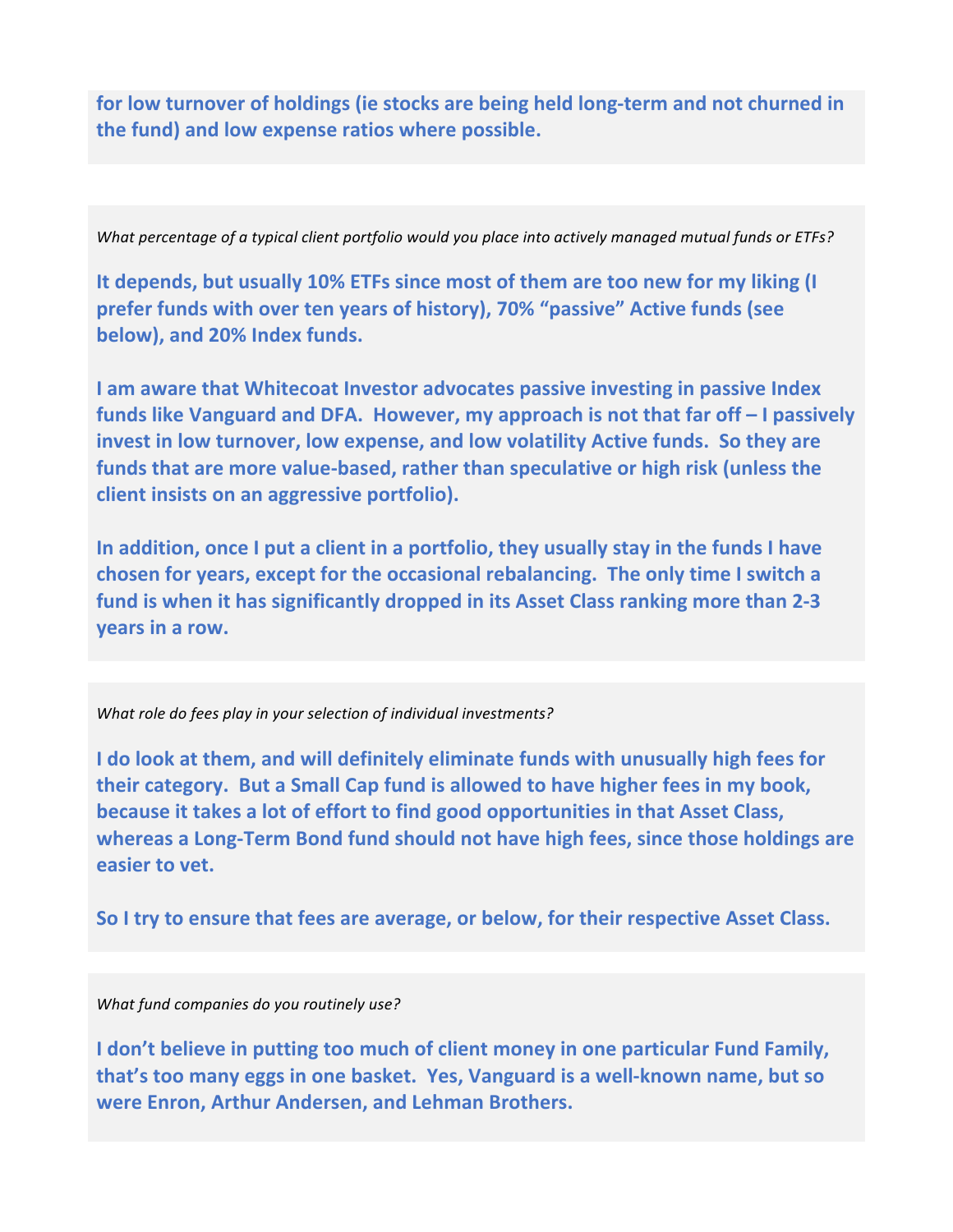In fact, as a former Auditor, I'm a bit paranoid about a Madoff scenario for my clients, so I don't even like putting all their money at the same custodian, I tell them to use two platforms. Since I am only able to offer one custodian at the moment, **that means at times I have lost additional AUM opportunities, to my own** detriment. But you just never know, and I would never forgive myself if one of my clients lost their entire savings due to my being complacent about risk.

A typical client portfolio has 18-20 Asset Classes, with anything from Morgan **Stanley, Pimco, Oppenheimer, Vanguard, Fidelity, BlackRock, and boutique names,** depending on which funds I find to be at the top of their respective Asset Classes.

*Do you routinely engage in tax-loss harvesting for clients in their taxable accounts?* 

**Yes, having a strong tax background, I review that every year. But since I invest** long-term, in funds, there are rarely any trades to make for tax loss harvesting.

**In addition, I do a lot of other tax work with clients– making sure their small business expenses are properly documented in case of an audit, ensuring prior loss** carryforwards are taken and not forgotten, checking for audit flags on their tax returns, and giving a 2<sup>nd</sup> opinion review of 3<sup>rd</sup> party or self-prepared tax returns for **clients before they file. For clients with less complicated returns, we sometimes prepare them together.** 

# **Investment Philosophy**

*How* many physicians and/or dentists are you currently advising? (i.e. managed assets of or met with in the *last* year):

**I** have about 19 physicians from a total of 25 clients. I am looking to stay a sole**proprietorship, and know each of my clients personally, so I am selective in who I work** with and add only a few clients each year.

*What do you feel is your biggest value-add for a doctor?* 

**I** am surrounded by doctors in my South Asian community, and I know their **psychology well.** My brother and sister-in-law, both MDs, have the usual high **income but they spend their money like it's water. Here are just a few points I have**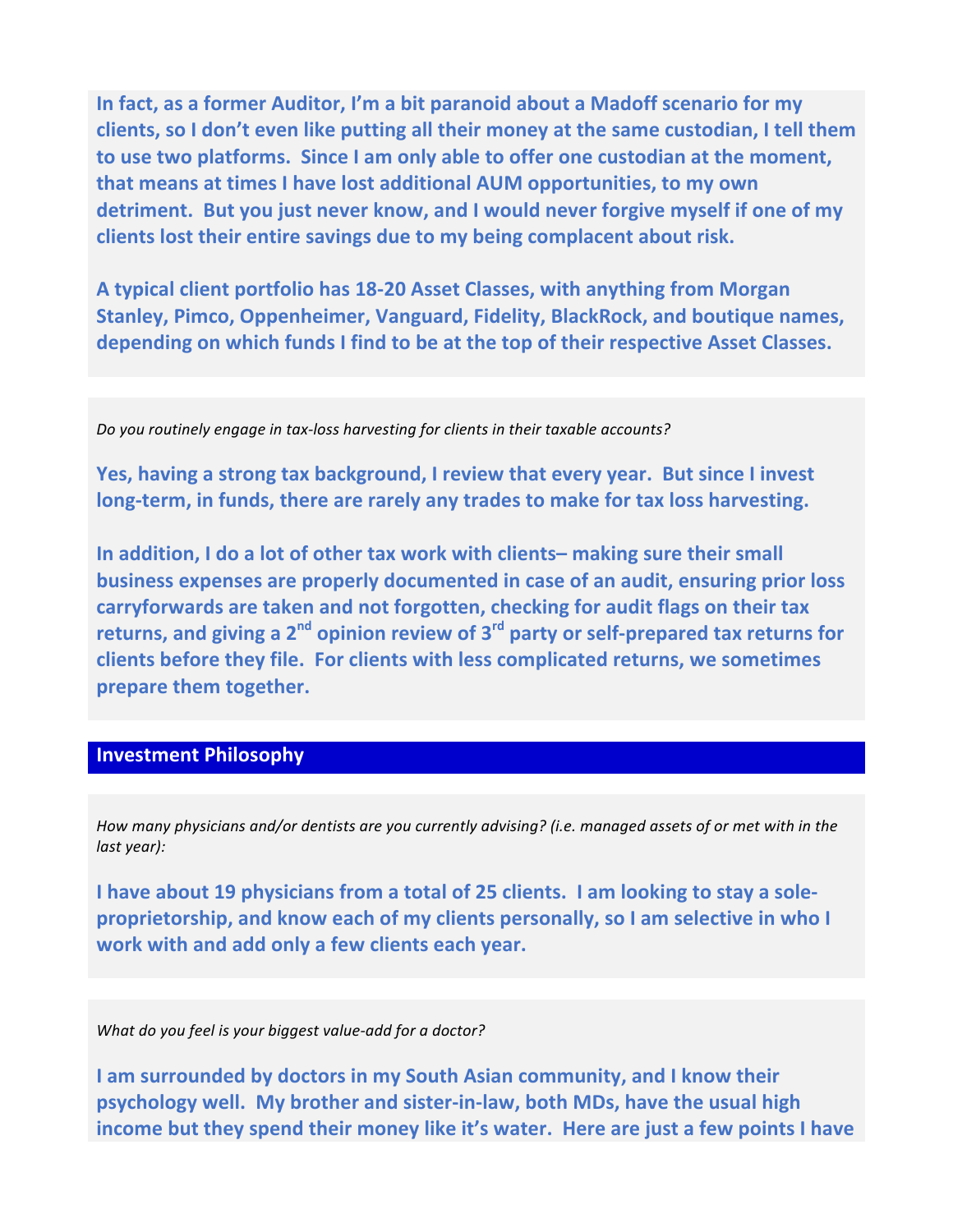## **noted in my work with physicians:**

- **1)** Physicians tend to think they are more financially comfortable than they are. A lot of the cash flows I do for my clients are scary – it shows them running **out of money in their 70s and 80s at their current rate of spending.**
- **2)** Physicians tend to take lots of risk with tax deductions just to avoid a few **thousand in taxes.**
- **3)** Physicians are sold lots of ugly Cash Value Life Insurance products which they don't need.
- **4) Physicians tend to think they need to do fancy investments with high risk,** when they have already won the financial game if they just invest safely.
- **5)** Physicians can have a 30 yr monkey-on-their-back (student loans) if they are **not careful.**

This is just a glimpse of the long list I could write. To be honest, I started out **wanting to work with entrepreneurs and single women (since I used to be both).** I **thought there were more than enough planners for physicians. But because most** of my friends and family are doctors, I got pulled into serving this group, and now I **enjoy working with them.** 

Do you consider yourself qualified to give high-quality advice on all of the following student loan related *issues:* IBR, PAYE, REPAYE, PSLF, deferment, forbearance, and student loan refinancing? Why or why not? Is this advice included in your regular fees listed above?

**Yes, everything is always included in my fee, once someone is my client, I don't** watch the clock and I don't draw any lines on where my services end. I am happy to **help wherever I can.** 

In terms of my experience with student loans, I have taken courses in this area and have worked with a few new graduates on consolidation, but I bring in my student **loan expert for help on unusual cases. In addition, I find accurate student loan** calculations to be very important since every bit of savings helps, so I always get a second opinion on any advice I give from my roster of consultants / colleagues who also work with physicians.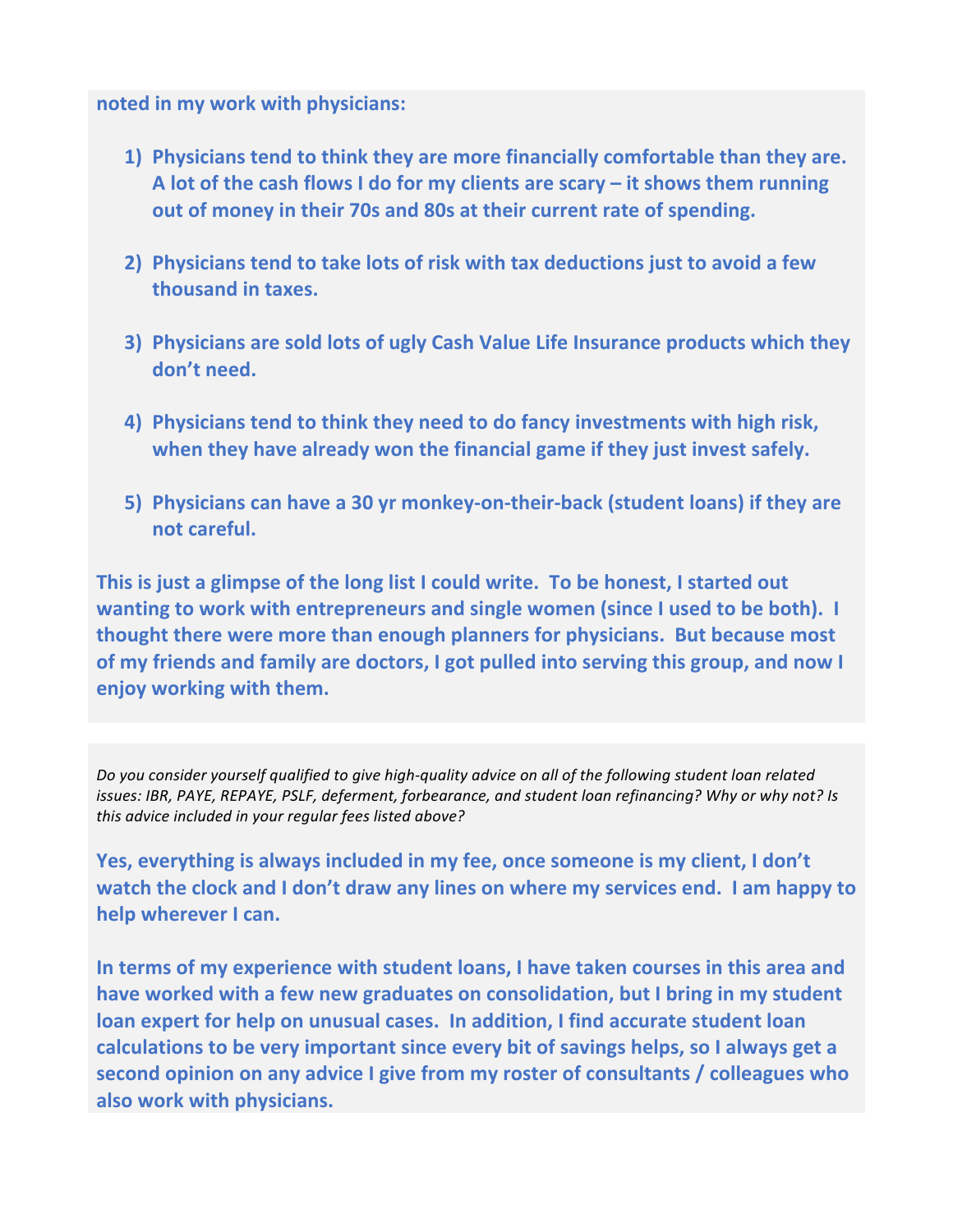How many clients have you assisted with a Backdoor Roth IRA in the last year?

**I** have worked on a few in the past year, and several over the years. However, **unless the client is really onboard with wanting to do one, I don't always push it for** fear of potential problems should the IRS later disallow it.

Which of the following accounts do you consider yourself an expert on? 401(k) 403(b) 457(b) Individual  $401(k)$ SEP-IRA SIMPLE IRA **Traditional IRA Roth IRA HSA** Profit-sharing Plan Defined Benefit/Cash Balance Plan **I** have worked with all of these to some degree, and except for a few of them (the Defined Benefit Plan for example), most **of these accounts are relatively** straightforward, so not sure how much of an "expert" I am or am not.

*What steps do you proactively take in a market downturn to improve investor behavior?* 

**So far I have not had a problem with clients in this area because I teach them exactly what I do and have them participate in the investment process. They are aware of the Beta, or Volatility of their own portfolios, and as long as the Beta / Standard Deviation / Sharpe Ratio of their portfolios in a bear market is roughly the** number we had agreed upon from day one, they are prepared for any downturns.

*Anything* else that you would like me to take into consideration with regards to your application? (Attach *additional documentation as desired)* 

**Investments is only 10% of what I do. I have helped clients set up Quickbooks and** create financial projections for their Business Plan (I am a former entrepreneur), I review tax returns before they get filed, I print out every page of their Home, Auto, Umbrella, Disability, Life, and Business Insurance policies and review all coverages and costs.

**I** have helped immigrant clients discover thousands of dollars in credit card and airline points that they didn't know they had, which we exchanged for a Sears gift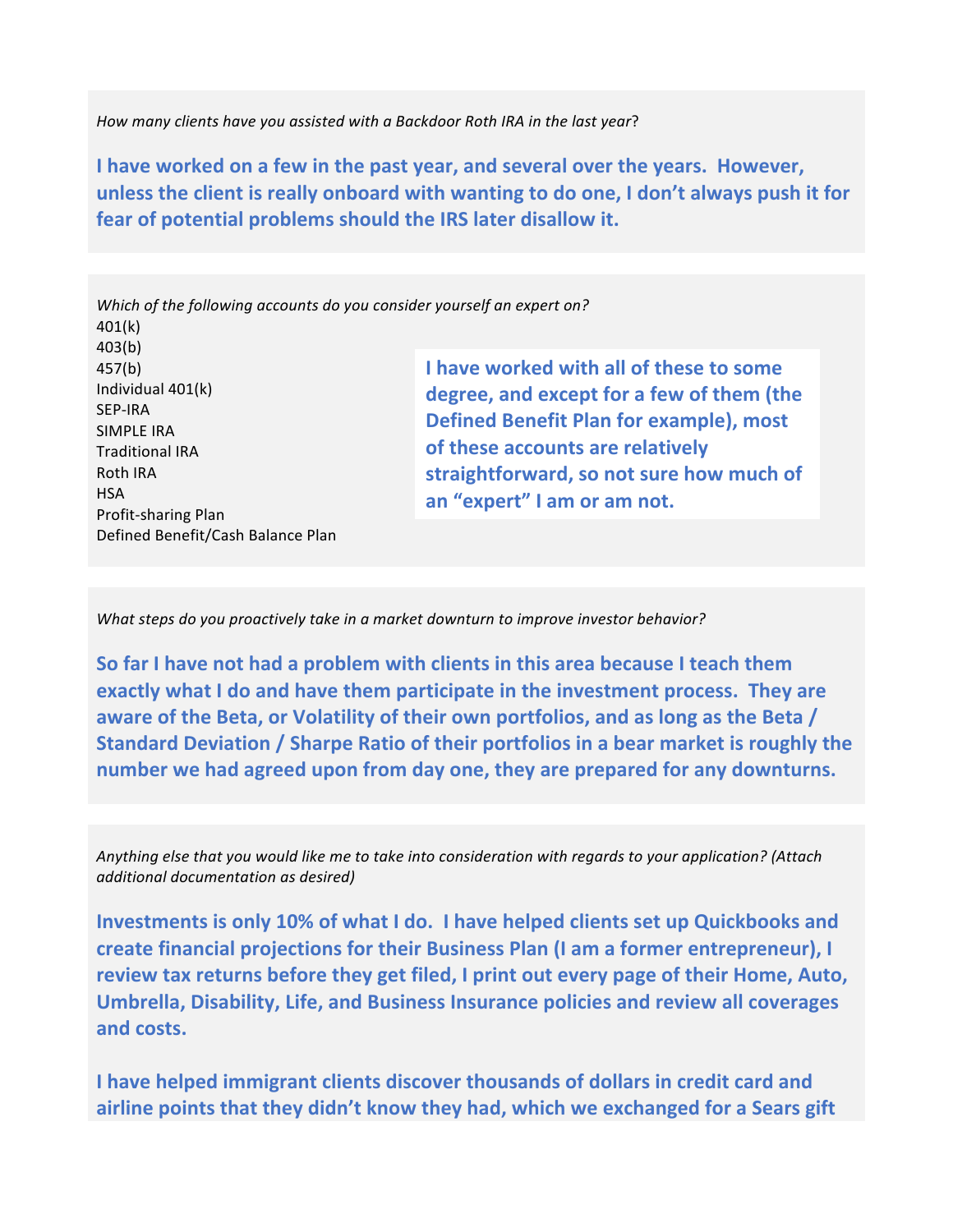card that paid for a new set of kitchen appliances.

**I** do Cash Flow projections to confirm there are sufficient savings until end-of-life, **What-If analysis for those wanting to retire early or have more children, and education on Trusts, Wills, the Probate process, Reverse Mortgages, Social Security timing, and the Estate/Inheritance tax for estate planning. I have helped clients fill out the FAFSA, open 529 plans, and consolidate Student Loans.** 

**But these days few planners are simply insurance and investment product peddlers** - holistic planning is becoming the norm for most of us (as it should be, and is long **overdue in this profession!)** 

So besides comprehensive planning, what really distinguishes me from other **planners is 1) Personal Attention, 2) Education, 3) Collaboration, 4) Off-Hours, 5)** Unlimited Hours, 6) Deep Dives, 7) Open-Minded, and 8) Ethical.

- **1)** PERSONAL ATTENTION: As mentioned earlier, I am looking to remain a sole**proprietorship.** I am not looking to grow into a large company with hundreds of clients whose details I can't commit to memory. I want to be good friends with my clients for many years to come, and become their children's planners as well.
- 2) **EDUCATION:** In addition, I call my firm "Enlight Financial" because it is my **natural habit to educate clients along the way, so they can participate in the planning process, and also learn to become self-reliant. In fact I am a tutor, volunteer, and enjoy teaching in my free time, so expect to obtain a solid** foundation in the basics of planning when you work with me.
- **3) COLLABORATION: I treat my clients like peers, and involve them in all** decision making. We discuss the pros and cons of every strategy we are considering. This often triggers additional ideas and discussions that we may not have had otherwise.
- **4) OFF-HOURS: I am available to meet weekdays, weeknights, and weekends.** All of my clients have my cell phone number and can call me anytime - even **on a Saturday night in case of an emergency! (I simply ask that they try to be considerate and not abuse the privilege.)**
- **5)** UNLIMITED HOURS: I am simply not able to tell a client that I will only work